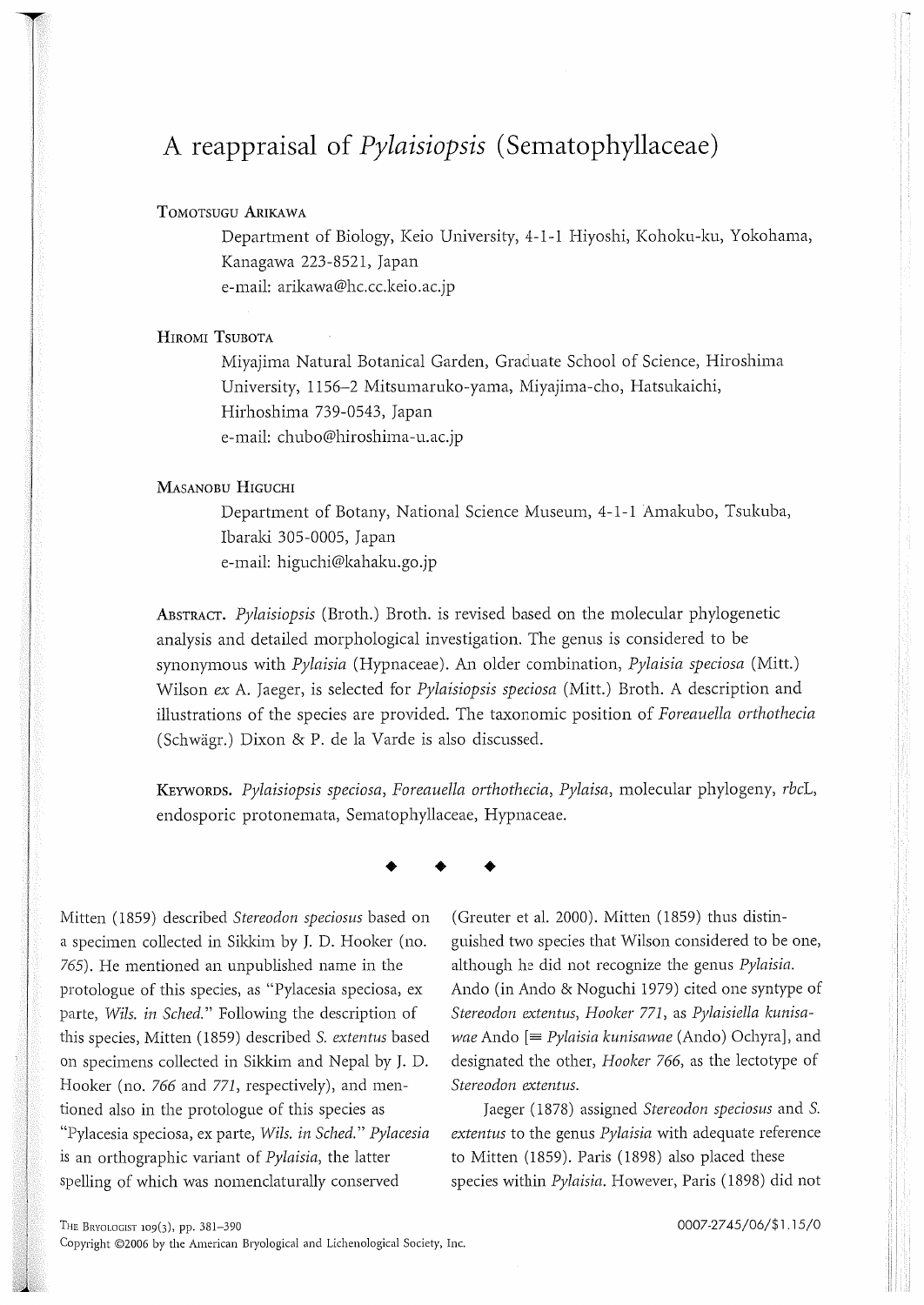$\frac{1}{4}$ 

attribute the combination *Pylaisia speciosa* to Jaeger (1878) but to Wilson (*in sched.*). We do not know the reason, but it might be because of the attitude toward unpublished names at that time. Wijk et al.  $(1967)$ mistakenly attributed the combination, *Pylaisia speciosa,* to Paris (1898) and cited it as *"Pylaisia speciosa*  (Mitt.) Wils. ex Par." Although Gangulee (1980), Arikawa (2004), Index of Mosses Database (Missouri Botanical Garden 1995-2006) and other researchers followed Wijk et al. (1967), this name should be cited as *Pylaisia speciosa* (Mitt.) Wilson *ex* A. Jaeger.

Brotherus (1907) placed *Pylaisia* in the Entodontaceae and recognized two sections in the genus: sect. *Pylaisia ("Eu-Pylaisia")* and sect. *Pylaisiopsis.*  The section *Pylaisiopsis* was established for *Pylaisia*  speciosa with projecting perichaetial leaves and very large spores. He provided a short description and illustrations of *Pylaisia speciosa.* Later, Brotherus (1909) raised the section *Pylaisiopsis* to generic rank, including *Pylaisiopsis speciosa* (Mitt.) Broth. Fleischer (1923) doubted the placement of *Pylaisiopsis* in the Entodontaceae and suggested moving it to the Hypnaceae, but the genus was not listed in his treatment of the Hypnaceae. Brotherus (1925) transferred *Pylaisiopsis* from the Entodontaceae to the Heterophylloideae of the Sematophyllaceae, while he placed *Pylaisia* in the Hypnaceae.

Seki (1969) transferred *Acroporium nipponense* Sakurai, a superfluous substitute name for *Acroporium flagelliferul11* Sakurai, to the genus *Pylaisiopsis* and made the combination *Pylaisiopsis nipponensis* (Sakurai) Seki. Iwatsuki and Noguchi (1971) studied the relationship between this species and *Pylaisiopsis*   $species$ , and concluded that *Acroporium nipponense* does not belong to *Pylaisiopsis.* Tixier (1977) considered *Aptychella serrulata* (Cardot & P. de la Varde) Broth. and *Pylaisiopsis speciosa* to be conspecific and made a new combination, *Aptychella speciosa* (Mitt.) Tixier. However, *Pylaisiopsis speciosa* is quite unlike *Aptychella* and Gangulee (1980) suspected that Tixier (1977) had not examined any specimens of this species.

*Pylaisiopsis speciosa* is a little-known species, restricted to the eastern Himalaya and adjacent areas: eastern India (Gangulee 1980), Yunnan (Chen 1978; Wu 1992) and Tibet (Xizang; Li 1985). Report of its distribution in Guangdong, southern China is highly

unlikely (Wu et al. 1993). The genus *Pylaisiopsis* is currently placed in the Sematophyllaceae (e.g., Buck & Goffinet 2000; Vitt 1984; Walther 1983) following Brotherus (1925). Arikawa (2004), who revised the genus *Pylaisia* and recognized fifteen species, did not examine this species sufficiently and accepted the conventional treatment of it.

In 2000 the third author joined the field research team organized by the National Science Museum, Tokyo, in western Yunnan Province, China, in cooperation with the Kunming Institute of Botany, Academia Sinica. He collected *Pylaisiopsis speciosa*  growing on trees during the field survey of Mt. Diancangshan near Dali. We analyzed the *rbcL* gene sequence of the species for a molecular phylogenetic analysis using the fresh material. Detailed morphological examination of this species was also carried out with the fresh material and type specimen. The present study proves that *Pylaisiopsis speciosa,* which is monospecific within the genus, should not be assigned to the Sematophyllaceae but rather to the Hypnaceae and *Pylaisiopsis* is synonymous with *Pylaisia.* 

## MOLECULAR PHYLOGENETIC ANALYSIS

*Materials and Methods.* Plant material of *Pylaisiopsis speciosa* was obtained from the field, dried and deposited in the herbarium of the National Science Museum, Tokyo (TNS). Total DNA was extracted from the dried specimen *(Higuchi 39024)* by modifications of the CTAB method following our previous study (Arikawa & Higuchi 1999). The method of amplification of *rbcL* gene segments was also essentially the same as our previous study (Arikawa & Higuchi 1999). The cleaned PCR products were directly sequenced using the BigDye Terminator Cycle Sequencing Kit (Applied Biosystems) or DYEnamic ET Terminator Cycle Sequencing Kit (Amersham Bioscience) with ABI PRISM 310 Genetic Analyzer (Applied Biosystems). In addition to *Pylaisiopsis speciosa,* the *rbcL* sequence of *Foreauella orthothecia* (Schwagr.) Dixon & P. de la Yarde was also analyzed for the present study. Total DNA was extracted from the dried specimen of *Foreauella orthothecia:* Myanmar: Mt. Victoria, *Tanaka 5678*  (HIRO). The method of DNA extraction and the subsequent analysis of *Foreauella orthothecia* were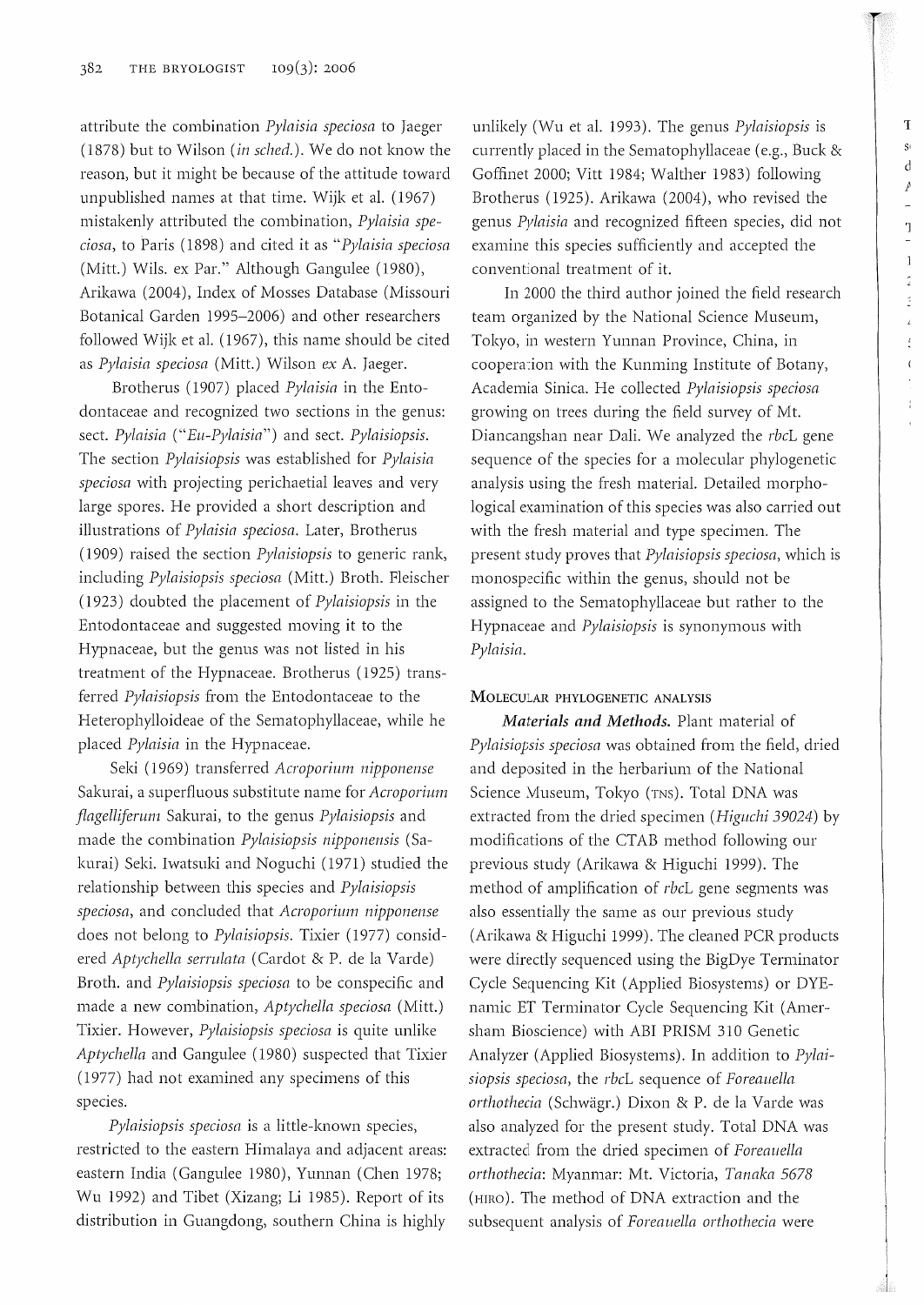Table 1. Uncorrected pairwise differences among *rbcL* sequences. Above diagonal: total number of differences of the nucleotide sequences within 1,239 bp. Below diagonal: differences of estimated amino acid sequences within 413 aa. Boxes indicate infraspecific difference. Taxon information is shown in Arikawa and Higuchi (2003: table 2), but some of their names are corrected following Arikawa (2004): *P. intricata* is corrected to *P. stereodontoides, P. polyantha* to *P. curviramea* and *Giraldiella levieri* to *P. levieri.* 

| Taxon          |                          | 1              | $\overline{2}$           | 3              | 4                    | 5                        | 6              | 7              | 8                        | 9                        | 10                       | 11             | 12             | 13     | 14 |
|----------------|--------------------------|----------------|--------------------------|----------------|----------------------|--------------------------|----------------|----------------|--------------------------|--------------------------|--------------------------|----------------|----------------|--------|----|
|                | P. brotheri 1-3          |                |                          | 1              | 5                    | 8                        | 10             | 11             | 11                       | 13                       | 14                       | 14             | 9              | 24     | 22 |
| $\overline{2}$ | P. brotheri 4            | $\Omega$       | $\overline{\phantom{a}}$ | $\overline{2}$ | 6                    | 9                        | 11             | 12             | 12                       | 14                       | 15                       | 15             | 10             | 25     | 23 |
| 3              | P. brotheri 5-7          | $\Omega$       | $\mathbf 0$              | $\sim$         | 6                    | 7                        | 9              | 10             | 10                       | 12                       | 13                       | 13             | 10             | 23     | 21 |
| 4              | P. subcircinata          | $\overline{2}$ | $\overline{2}$           | $\overline{2}$ | $\ddot{\phantom{0}}$ | 5                        | 7              | 8              | 8                        | 10                       | 11                       | 13             | 6              | 21     | 19 |
| 5              | P. selwynii              | 4              | $\overline{4}$           | $\overline{4}$ | 2                    | $\overline{\phantom{a}}$ | 4              | 7              | 7                        | 9                        | 8                        | 12             | 7              | 18     | 16 |
| 6              | P. stereodontoides       | 4              | 4                        | 4              | $\overline{2}$       | $\overline{2}$           | $\sim$         | 3              | 7                        | 7                        | 6                        | 11             | 7              | 20     | 18 |
| 7              | P. cristata              | 3              | 3                        | 3              |                      | 3                        | 1              | $\sim$         | 6                        | 4                        | 7                        | 10             | 6              | 23     | 21 |
| 8              | P. falcata               | 3              | 3                        | 3              |                      | $\overline{2}$           | $\overline{2}$ | $\overline{2}$ | $\overline{\phantom{a}}$ | 6                        | 9                        | 7              | 6              | 22     | 21 |
| 9              | P. curviramea            | 4              | 4                        | 4              | $\overline{c}$       | 3                        | 3              | 3              | 1                        | $\overline{\phantom{a}}$ | 5                        | 10             | 8              | 25     | 23 |
| 10             | P. polyantha 2-3         | 4              | 4                        | 4              | 2                    | $\overline{2}$           | $\overline{2}$ | 3              | $\overline{2}$           | 1                        | $\overline{\phantom{a}}$ | 11             | 9              | 22     | 20 |
| 11             | P. levieri               | 4              | 4                        | $\overline{4}$ | 2                    | 3                        | 3              | 3              | 1                        | $\overline{2}$           | 3                        | $\sim$         | 10             | 25     | 23 |
| 12             | Pylaisia speciosa        | 2              | $\overline{2}$           | $\overline{2}$ | $\mathbf{0}$         | 2                        | $\overline{2}$ | $\bf{I}$       | 1                        | 2                        | $\overline{2}$           | $\overline{2}$ |                | 20     | 18 |
| 13             | Hypnum lindbergii        | 4              | 4                        | $\overline{4}$ | $\overline{2}$       | $\overline{2}$           | $\overline{2}$ | 3              | $\overline{2}$           | 3                        | $\overline{2}$           | 3              | $\overline{2}$ | $\sim$ | 6  |
| 14             | Calliergonella cuspidata | 3              | 3                        | 3              |                      |                          |                | $\overline{2}$ | 1                        | $\overline{2}$           | 1                        | 2              |                |        |    |

basically performed following Tsubota et a1. (1999, 2000, 2001a, b, 2002). The above research was carried out in the Laboratory of Plant Taxonomy and Ecology, Hiroshima University.

In addition to the newly obtained sequences of *Pylaisiopsis speciosa* and *Foreauella orthothecia, 98*  sequences used in our previous study (Arikawa & Higuchi 2003) were used for the present analysis. Methods of analyses were almost the same as Arikawa and Higuchi (2003). A total of 100 sequences treated in this study were aligned manually. The undetermined sites were cut to fit in codon position and the determined sites were concatenated to a single data matrix. A maximum-likelihood (ML) trees were searched with the local rearrangement method from the neighbor-joining *(NT)* tree generated by the MOLPHY version 2.3b3 package (Adachi & Hasegawa 1996; NucML 2.3b3 and NJdist 1.2.5).

#### RESULTS

The *rbcL* loci of *Pylaisiopsis speciosa* and *Foreauella orthothecia* were successfully sequenced and the sequences were deposited in the *DDBJ/NCBI/Gen-*Bank International Nucleotide Sequence Database Collaboration (accession numbers AB246749 and AB194962, respectively). No insertion or deletion event was found. **Table** 1 shows the differences within the 1,239 bp of the *rbcL* gene (the region from the

position 70 to 1,308) among 14 sequences of *Pylaisia*  and its related taxa. The upper-right corner of this table shows the number of nucleotide differences. The lower-left corner indicates the number of ditferences of estimated amino acid sequences.

There were six differences between the nucleotide sequence of *Pylaisiopsis speciosa* and those of *Pylaisia subcircinata, P. cristata* and *P. falcata*. There is no difference between the estimated amino acid sequence of *Pylaisiopsis speciosa* and that of *Pylaisia subcircinata,* and one difference between that of *Pylaisia speciosa* and that of *Pylaisia cristata* or *P. falcata.* The largest difference between the nucleotide sequence of *Pylaisiopsis speciosa* and those of *Pylaisia* was only 10. The range of nucleotide differences ranges from 3 to 15 within *Pylaisia.* The sequence comparison of the present study suggested that the genus *Pylaisia*  including *Pylaisiopsis speciosa* is homogeneous.

A total length of 1,224 bp (the region from the position 73 to 1,296) was used for the following phylogenetic analyses. The log-likelihood of NJ tree is -9999.89, and that of the tree searched with the local rearrangement method using the NJ tree was  $-9923.31 \pm 498.82$  (Fig. 1).

All of *Pylaisia* including *Pylaisiopsis speciosa*  excep<sup>t</sup>*Pylaisia polyantha* form a clade (64% LBP; *"Pylaisia* clade"). The clade of *Calliergonella cuspidata*  (Hedw.) Loesk. and *Hypnum lindbergii* Mitt. is the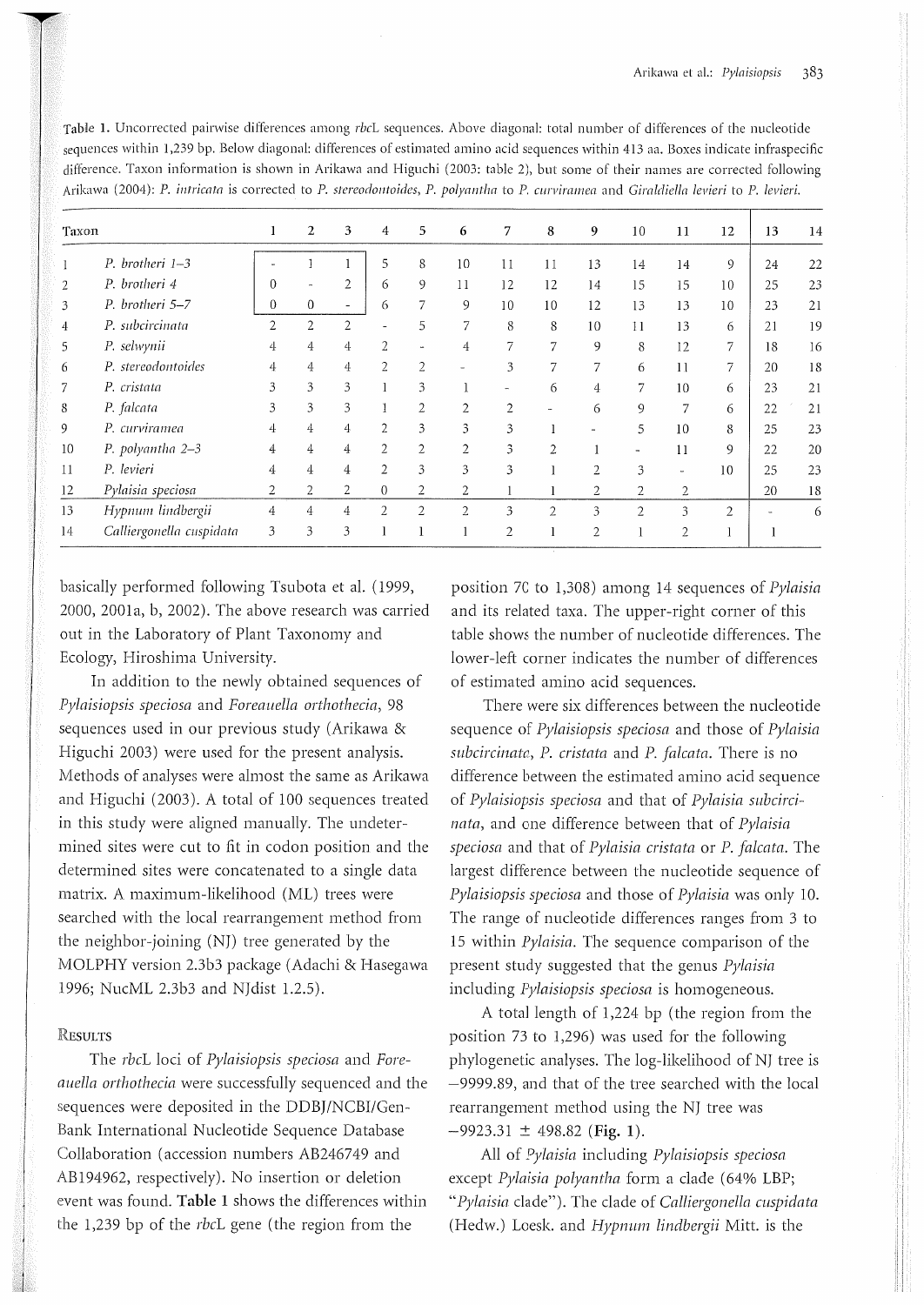

Figure 1. The tree searched with the local rearrangement method from the neighbor-joining (NJ) tree of the aligned rbcL gene sequences (1,224 bp; HKY85 model;  $2\alpha/\beta = 8.051$ ; ln  $L = -9923.31 \pm 498.82$  by NucML). The horizontal length of each branch is proportional to the estimated number of nucleotide substitutions. The root is arbitrarily placed on the branch leading to Hookeria acutifolia and Hypopterygium flavolimbatum. Local bootstrap probabilities (LBPs; in %) are shown above branches.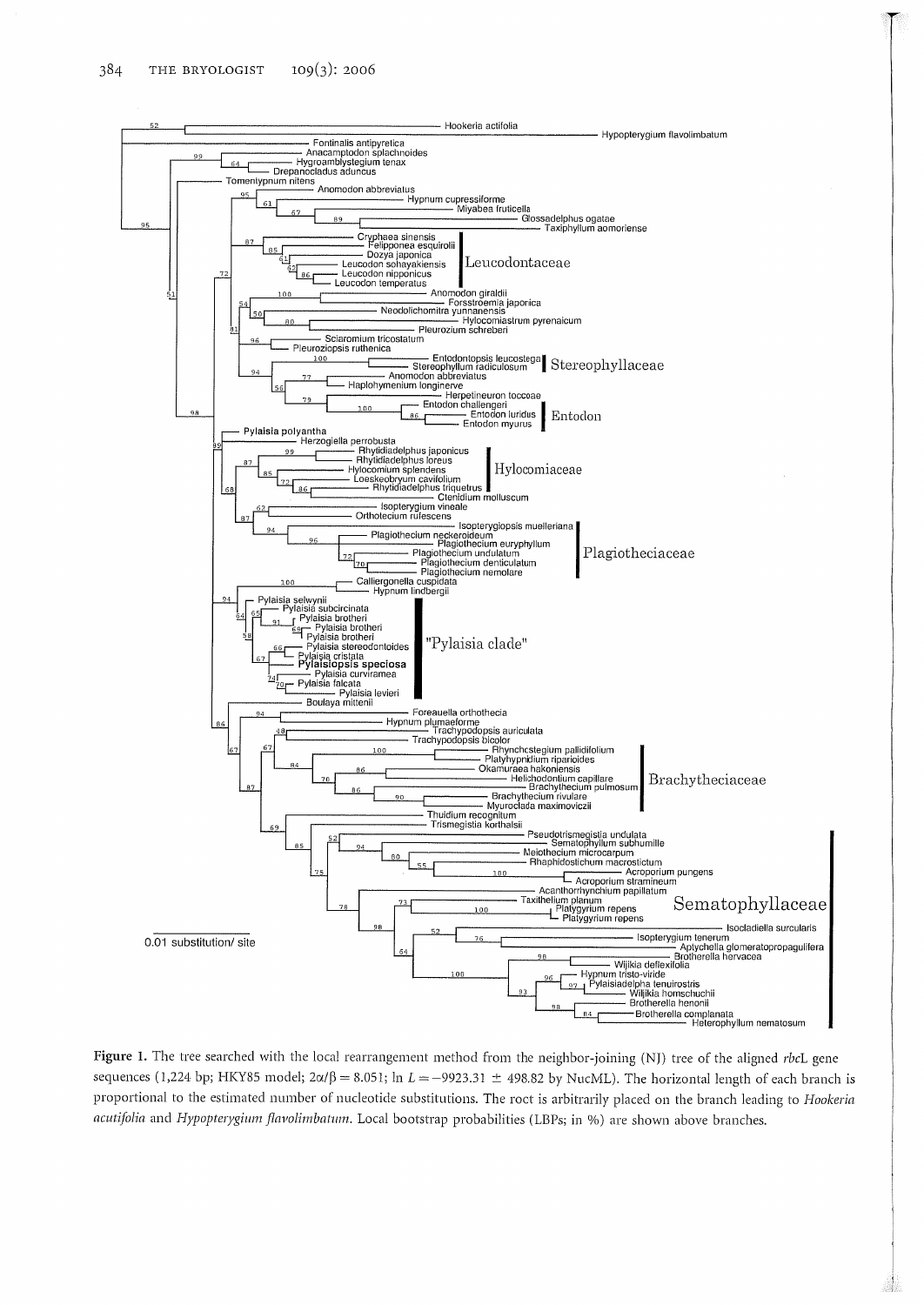

Figure **2.** *Pylaisia speciosa.* 1. Stem leaves. **2.** Basal angle of stem leaf. **3.** Median cells of stem leaf. **4.** Apical part of stem leaf. **5.** Branch leaves. **6.** Basal angle of branch leaf. **7.** Median cells of branch leaf. **8.** Apical part of branch leaf. **9,10.** Pseudoparaphyllia. **11.** Portion of stem cross section. **12.** Sporophyte. **13.** Wet capsule. **14.** Upper part of seta. **15.** Middle part of seta. **16.** Lower part of seta. **17.**  Inner perichaetialleaf. **18, 19.** Endosporic protonemata. 1-8, **11,12,** 18, 19 were drawn from holotype (NY); 9, 10, 13-17 from *Higuchi*  39024 (TNS).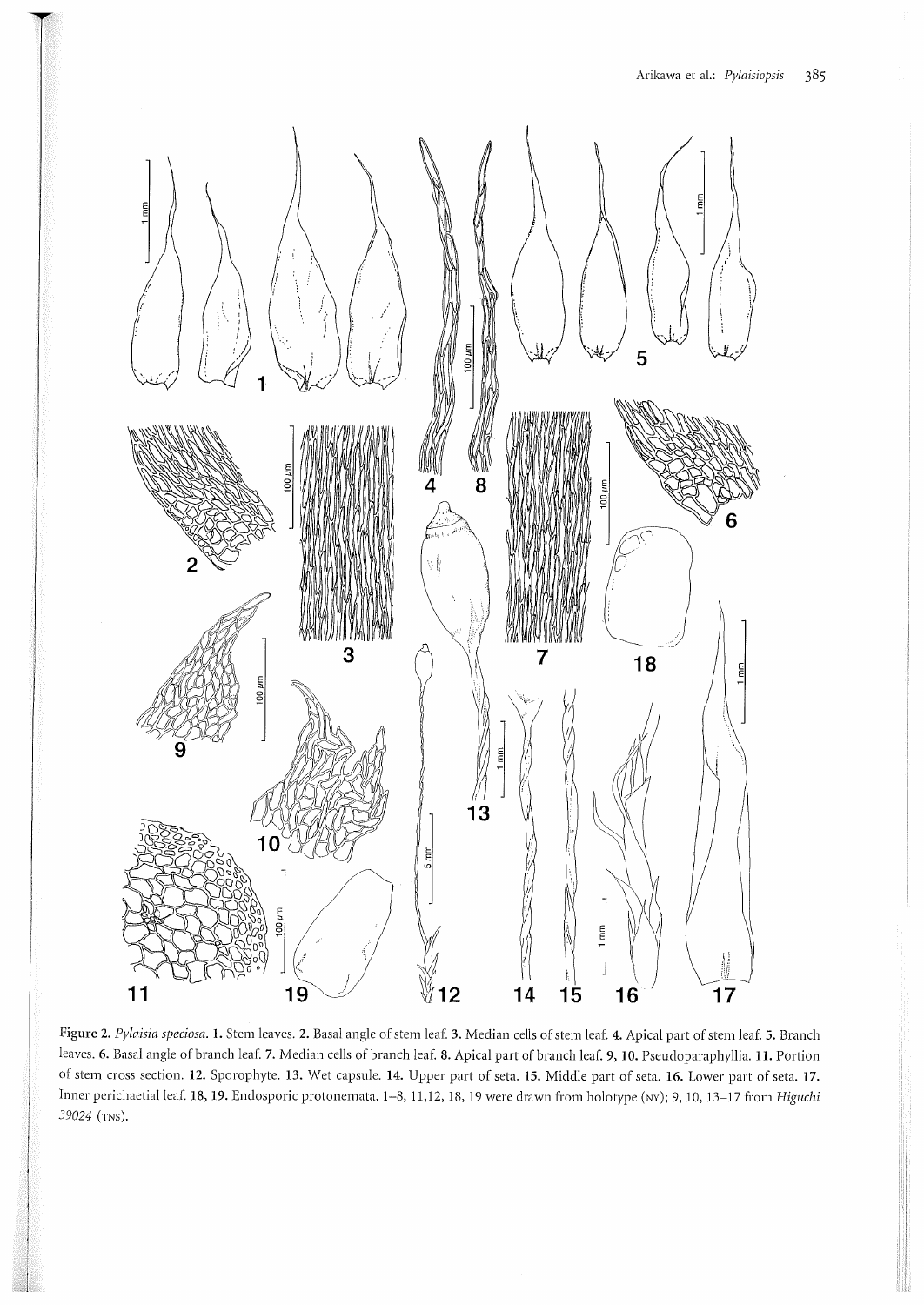

Figure 3. Optical micrographs of *Pylaisia speciosa (Higuchi 39024, TNS)*. A. Peristome (exostome teeth and split segments of endostome). B. Endosporic protonema.

sister clade of *"Pylaisia* clade" (94% LBP). *Pylaisiopsis speciosa* does not fit into the Sematophyllaceae clade, but surely included in *"Pylaisia* clade" in respect to tree topology, although local bootstrap probabilities (LBPs) are low.

*Foreauella orthothecia,* which is currently placed in the Sematophyllaceae (e.g., Buck & Goffinet 2000; Vitt 1984; Walther 1983), does not fit into the Sematophyllaceae clade, but forms a clade with *Hypnum plumaeforme* (94% LBP).

## TAXONOMIC TREATMENT

- Pylaisia Schimp. *in* Bruch, Schimp. & Gümbel, Bryol. Eur. 5: 87 (fase. 46-47, Monogr. 1). Jul. 1851, nom. cons.
- *Pylaisiopsis* (Broth.) Broth., Nat. Pflanzenfam. I(3): 1232. 1909, syn. nov. Type species: Stereodon  $species Mit. \equiv Pylaisiopsis speciosa (Mitt.)$ Broth.
- Pylaisia speciosa (Mitt.) Wilson *ex* A. Jaeger, Ber. Thätigk. St. Gallischen Naturwiss. Ges. 1876-77: 306 (Gen. Sp. Muse. 2: 372). 1878. Figs. 2-4
- *Stereodon specioslls* Mitt., J. Proc. Linn. Soc., Bot. Suppl. 1: 95. 1859; *Pylaisia speciosa* (Mitt.) Wilson *ex* Paris, Index Bryol. 1065, 1898, *hom. illeg.*; Pylaisiopsis speciosa (Mitt.) Broth., Nat.

Pflanzenfam. I(3): 1232. 1909; *Aptychella speciosa*  (Mitt.) Tixier, Rev. Bryol. Lichénol. 43: 423. 1977. TYPE: INDIA. In Himalayae orient. Reg. Temp., Sikkim (Kambachen, Alt. 12000 ft.), ]. D. *Hooker 765* (holotype: NY!; isotypes: NY!).

*Description.* Plants rather large, yellowish-green, in shiny mats. Stems creeping, attached to the substrate by rhizoids, to 3 cm long, yellowish brown, round in cross-section, irregularly branched; branches subjulaceous, 5-10 mm long, ascending and curved in dense mats. Pseudoparaphyllia foliose, triangular, dentate. Stem and branch leaves slightly differentiated. Stem leaves straight or slightly falcate, ovate- to oblong-lanceolate, gradually or somewhat suddenly attenuate to a long acumen,  $2.0-3.0 \times 0.4-0.7$  mm, concave, more or less plicate; margins sometimes slightly revolute; costa short and double; median laminal cells linear, 50–70  $\times$  3–4  $\mu$ m, smooth; alar cells subquadrate,  $3-10$  along the margins, in  $5-8$ rows, sometimes brown, or with a few larger hyaline cells at the corners. Branch leaves narrower, oblonglanceolate,  $1.8-2.5 \times 0.4-0.6$  mm. Autoicous. Inner perichaetial leaves projecting, widely ovate-lanceolate, involute, to 4.0 mm long, gradually narrowed to a long acumen; costae short and double. Setae reddish-

Figure 4. SEM micrographs of peristome of *Pylaisia speciosa (Higuchi 39024*, TNS). A, B. Dorsal view of peristome (A: only exostome; B: curved exostome and straight endostome). C, D. Outer surface of exostome teeth (C: basal; D: apical). E. Ventral view of peristome. F. Inner surface of exostome teeth covered with endostome. G. Apical part of endostome. H. Endosporic protonemata.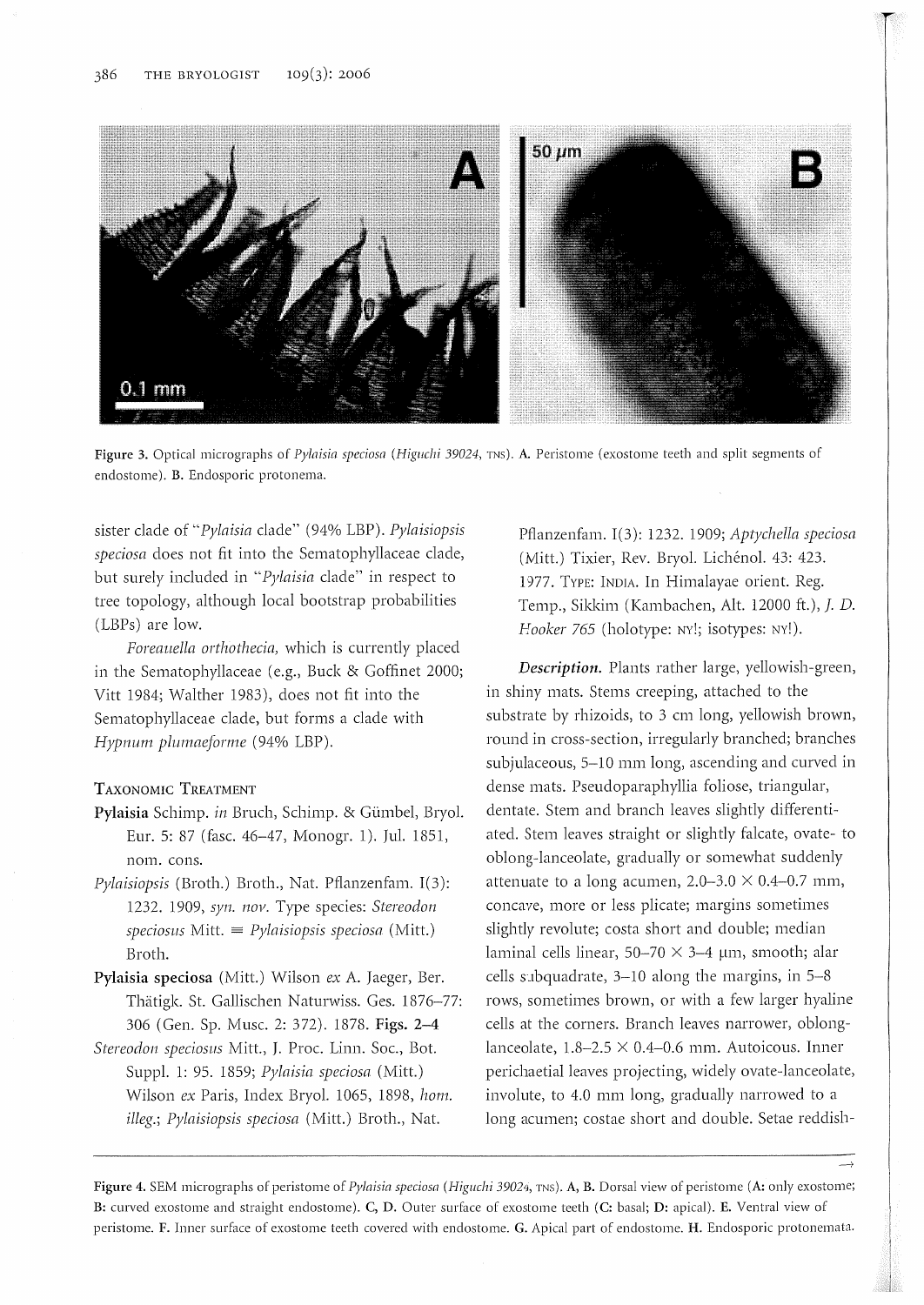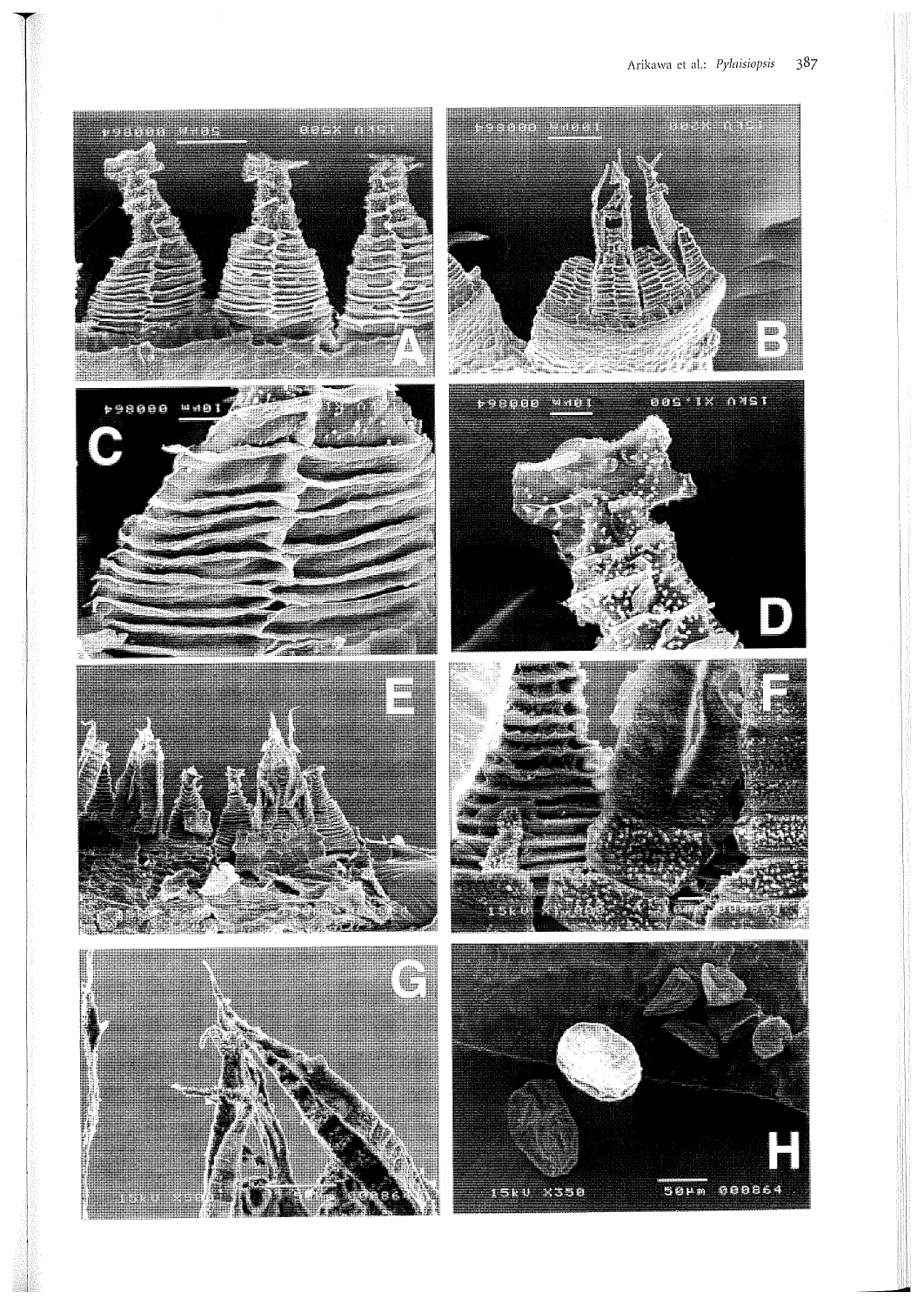brown, 10-22 mm long, sinistrorsely twisted in the lower 1/3-1/4 and dextrorsely twisted in the upper 2/ 3-3/4 when dry; capsules erect, yellowish- to reddishbrown, oblong-cylindlical to ovoid, 1.5-2.0 mm long excluding operculum, 0.6-0.9 mm wide; operculum shortly rostrate, rostrum markedly thick; exothecial cells subquadrate to rectangular; peristome hygroscopic; exostome teeth lanceolate, but apical part widened,  $0.13-0.17$  mm long, ca. 60  $\mu$ m wide at base, surface of exostome teeth smooth below, finely papillose above; endostome fragile, free to somewhat adherent to exostome teeth below, with a low basal membrane, segments longer than exostome teeth, strongly keeled and perforate, mostly split, outer and inner surface of endostome papillose, cilia rudimentary. Spores germinating to endosporic protonemata within the capsule, somewhat trapezoidal,  $60-130 ~\mu m$ long.

*Specimen examined.* CHINA. YUNNAN: Dali, Mt. Diancangshan, Yingle Peak, 3500 m alt., *Higuchi*  39024 (HKAS, TNS).

*Habitat.* On tree trunks at high elevation.

### **DISCUSSION**

The phylogenetic analysis using the nucleotide sequence of the chloroplast *rbcL* gene suggests that *Pylaisiopsis speciosa* should be placed in *Pylaisia.* If this species were treated as an independent genus, *Pylaisia*  would be paraphyletic. There are not enough difference for this species to stand as an independent genus from the paraphyletic genus. A detailed morphological examination of *Pylaisiopsis speciosa* proved that there are no distinguishing characters from *Pylaisia*  except the following: 1) projecting perichaetial leaves (Figs. 2-16, 2-17) and 2) spores germinating into trapezoidal endosporic protonemata within the capsule (Figs. 2-18, 2-19, 3B, 4H). These characters are not enough to separate genera since perichaetial leaves and spores vary in size according to the species in *Pylaisia. Pylaisiopsis speciosa* also shares the following characters with almost all species of *Pylaisia:* 1) foliose pseudoparaphyllia (Figs. 2-9, 2-10), 2) setae sinistrosely twisted below and dextrosely twisted above (Figs. 2-12, 2-13, 2-14, 2-15) and 3) a smooth surface of the lower part of the exostome teeth (Fig. 4C). Arikawa (2004) classified the peristome structure of *Pylaisia* into five types mainly based on the

intensity of reduction and adhesion of the endostomes (Arikawa 2004, fig. 11). The peristome structure of *Pylaisiopsis speciosa* is in accord with type C, which includes *Pylaisia kunisawae* and *Pylaisia obtusa* Lindb.

Brotherus (1907) described the characteristic, very large and irregular-shaped spores of this species as "Sporen monadenartig, etwa 0.10-0.06 mm." Microscopic observation revealed that the huge trapezoidal "spore" is multicellular (Fig. 3B). The huge "spores" of this species are considered to be endosporic protonemata, which are a rare feature randomly distributed among mosses. Allen (1987) postulated that these structures might be ecologically adaptive since they had been found to shorten the time between diaspore release and leafy gametophyte formation. The differences in the size of spores are obviously conspicuous in *Pylaisia* (Arikawa 2004). Spore germination of some *Pylaisia* species, at least *P. brotheri,* is considered to be endosporic, and exospores stretch after germination, and are classified as the *Glyphomitrium-type,* which is found mostly in xeric, epiphytic habitats (Nishida 1978). The huge endosporic protonema is also considered as an adaptive character to a xeric, epiphytic environment.

As a consequence we here synonymize *Pylaisiopsis* with *Pylaisia* and thus move it to the Hypnaceae. The Hypnaceae have been proven to be a paraphyletic group based on the phylogenetic analyses using *rbcL* or the other regions. Based on phylogenetic analysis, *Foreauella,* a monospecific genus, is tentatively placed in the Hypnaceae because *Foreauella orthothecia* forms a clade with *Hypnum plumaefonne.*  Tan and Buck (1989) previously proposed that *Foreauella* be transferred to the Hypnaceae. An exhaustive and drastic reappraisal of the Hypnaceae is needed.

#### **ACKNOWLEDGMENTS**

We express our thanks to Dr. H. Deguchi and his colleagues at the Laboratory of Plant Taxonomy and Ecology, Hiroshima University, for providing their facilities and supporting the first author when he had a position there. We also wish to thank Dr. A. Tanaka for providing material of *Foreauella orthothecia* and the curator of NY for the loan of type material. The material of *Pylaisia speciosa* was collected with aid of a Grant-in-Aid for Scientific Research Program (no. 10041186 to Dr. H. Koyama) from the Ministry of Education, Culture, Sports, Science and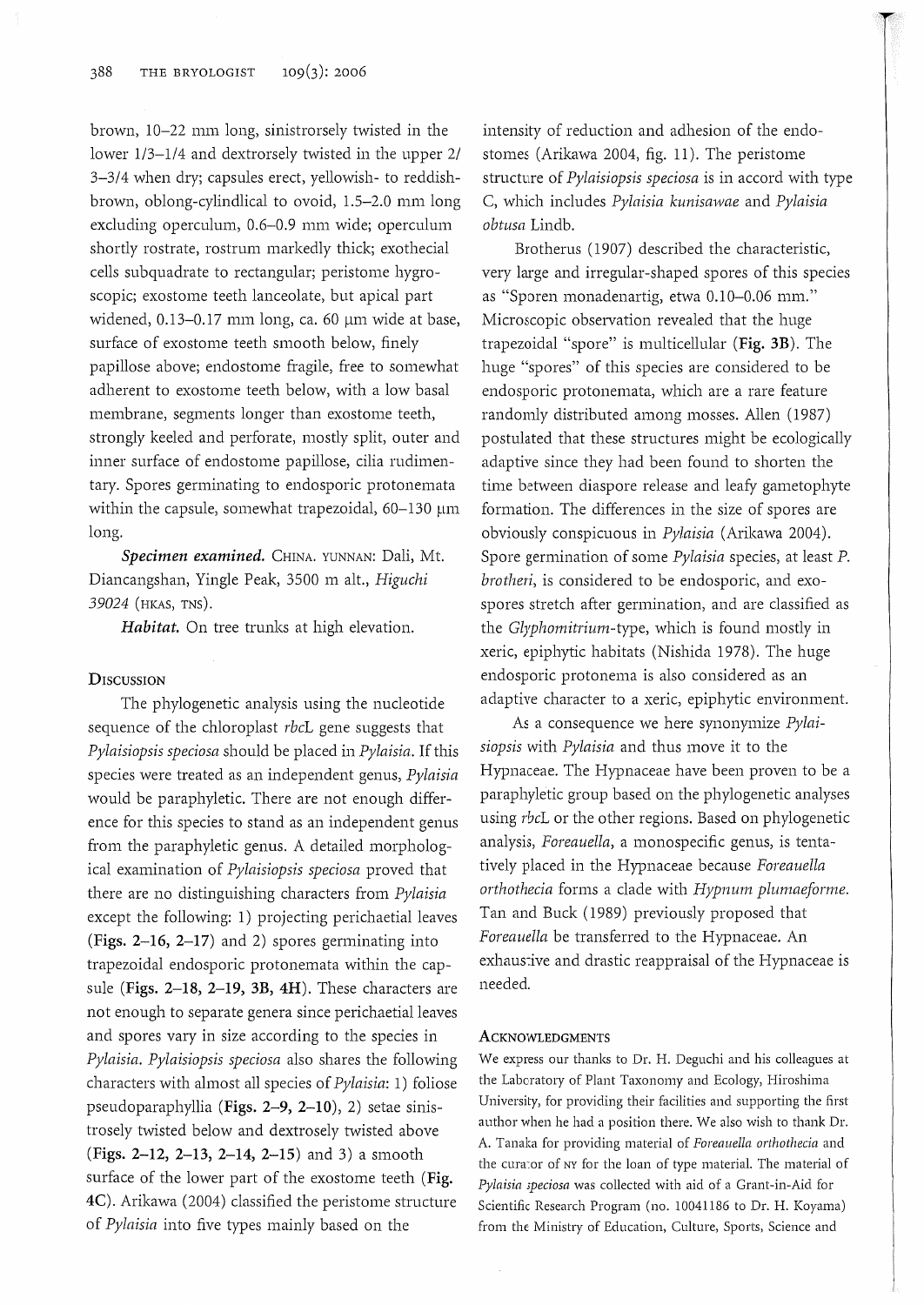Technology, Japan. This study was also partly supported by a Grant-in-Aid (no. 13640707 to Higuchi; no. 15770058 to Tsubota) from the ministry. We are also indebted to Dr. W. R. Buck of The New York Botanical Garden for his reading the manuscript and giving valuable comments.

## LITERATURE CITED

Adachi, J. & M. Hasegawa. 1996. Computer Science Monographs, 28. MOLPHY version 2.3. Programs for molecular phylogenetics based on maximum likelihood. The Institute of Statistical Mathematics, Tokyo.

Allen, B. H. 1987. Observations on the protonemata of *Drummol1dia prorepens* (Musci: Orthotrichaceae). Evansia 4: 33-37.

- Ando, H. & A. Noguchi. 1979. I-Iypnaceae. *In* Z. Iwatsuki (compiler), Mosses from central Nepal collected by the Kochi Himalaya Expedition, 1976. Journal of the Hattori Botanical Laboratory 46: 381-384.
- Arikawa, T. 2004. A taxonomic study of the genus *Pylaisia* (Hypnaceae, Musci). Journal of the Hattori Botanical Laboratory 95: 71-154.

& M. Higuchi. 1999. Phylogenetic analysis of the Plagiotheciaceae (Musci) and its relatives based on rbcL gene sequences. Cryptogamie, Bryologie 20: 231-245.

- & 2003. Preliminary phylogenetic analysis of *Pylaisia* (Hypnaceae, Musci) and its relatives based on *rbcL* gene sequences. Journal of the Hattori Botanical Laboratory 94: 87-106.
- Brotherus, V. F. 1907. Entodontaceae. Pages 870-899. In A. Engler & K. Prantl (eds.), Die natlirlichen Pflanzenfamilien, Teil 1, Abt. 3, Hälfte 2. Wilhelm Engelmann, Leipzig.
	- --. 1909. Nachträge und Verbesserungen. Pages 1153-1246. In A. Engler & K. Prantl (eds.), Die natürlichen Pflanzenfamilien, Teil I, Abt. 3, Halfte 2. Wilhelm Engelmann, Leipzig.
	- ----. 1925. Musci. Pages 1-542. *In* A. Engler (ed.), Die natiirlichen Pflanzenfamilien, ed. 2, bd. 11. Wilhelm Engelmann, Leipzig.
- Buck, W. R. & B. Gofiinet. 2000. Morphology and classification of mosses. Pages 71-123. *In* A. J. Shaw & B. Goffinet (eds.), Bryophyte Biology. Cambridge University Press, Cambridge.
- Chen, P.-c. 1978. Genera Muscorum Sinicorum, II. Science Publisher, Beijing. (In Chinese.)
- Fleischer, M. 1923. Hypnobryinae. Die Musci der Flora von Buitenzorg 4: 1115-1566.
- Gangulee, H. C. 1980. Mosses of Eastern India and Adjacent Regions. Fasc. 8. Published by the author, Calcutta.
- Greuter, W., J. McNeill, F. R. Barrie, H. M. Burdet, V. Demoulin, T. S. Filgueiras, D. H. Nicolson, P. C. Silva, J. E. Skog, P. Trehane, N. J. Turland & D. L. Hawksworth. 2000. International Code of Botanical Nomenclature (Saint Louis Code). Koeltz Scientific Books, Königstein.
- Iwatsuki, Z. & A. Noguchi. 1971. *Neacroporium*, a new genus of the family Sematophyllaceae. Journal of the Hattori Botanical Laboratory 34: 226-230.
- Jaeger, A. 1878. Genera et Species Muscorum systematice disposita seu adumbratio florae Muscorum totis orbis terrarum. Bericht über die Thätigkeit der St. Gallischen Naturwissenschaftlichen Gesellschaft 1876-77 (Ad. 2): 211- 454.
- Li, X.-J., (ed.). 1985. Bryoflora of Xizang. Science Press, Beijing. (In Chinese.)
- MISSOURI BOTANICAL GARDEN. 1995-2006. Index of Mosses Database (W<sup>3</sup> MOST). Published on the Internet; http:// mobot.mobot.org/Pick/Search/most.html.
- Mitten, W. 1859. Musci Indiae Orientalis; an enumeration of the mosses of the East Indies. Journal of the Proceedings of the Linnean Society, Supplement to Botany 1: 1-171.

Nishida, Y. 1978. Studies on the sporeling types in mosses. Journal of the Hattori Botanical Laboratory 44: 371-454.

Paris, E. G. 1898. Index Bryologicus 5. Parisiis.

- Seki, T. 1969. A revision of the family Sematophyllaceae of Japan with special reference to a statistical demarcation of the family. Journal of Science of Hiroshima University, Series B, Division 2 (Botany) 12: 1-80.
- Tan, B. C. & W. R. Buck. 1989. A synoptic review of Philippine Sematophyllaceae with emphasis on Clastobryoideae and HeterophYlloideae (Musci). Journal of the Hattori Botanical Laboratory 66: 307-320.
- Tixier, P. 1977. Clastobryoidées et taxa apparentés. Revue Bryologique et Lichénologique 43: 397-464.
- Tsubota, H., H. Akiyama, T. Yamaguchi & H. Deguchi. 2001a. Molecular phylogeny of the Sematophyllaceae (Hypnales, Musci) based on chloroplast *rbcL* sequences. Journal of the Hattori Botanical Laboratory 90: 221-240.

& ---.2001b. Molecular phylogeny of the genus *Trismegistia* and related genera (Sematophyllaceae, Musci) based on chloroplast *rbcL*  sequences. Hikobia 13: 529-549.

- ----, H. Matsuda, H. Mohamed & H. Deguchi. 2002. A protocol for DNA isolation using small quantities of material from very small hepatic plants. Bryological Research 8: 118-122. (In Japanese with English protocol.)
- ----, N. Nakao, T. Arikawa, T. Yamaguchi, M. Higuchi, H. Deguchi & T. Seki. 1999. A preliminary phylogeny of I-Iypnales (Musci) as inferred from chloroplast *rbcL* sequence data. Bryological Research 7: 233-248.
- -, -----------, T. Yamaguchi, T. Seki & H. Deguchi. 2000. Preliminary phylogenetic relationships of the genus *Brotherella* and its allied genera (Hypnales, Musci) based on chloroplast *rbcL* sequence data. Journal of the Hattori Botanical Laboratory 88: 79-99.
- Vitt, D. H. 1984. Classification of the Bryopsida. Pages 696-759. *In* R. M. Schuster (ed.), New Manual of Bryology 2. The Hattori Botanical Laboratory, Nichinan.